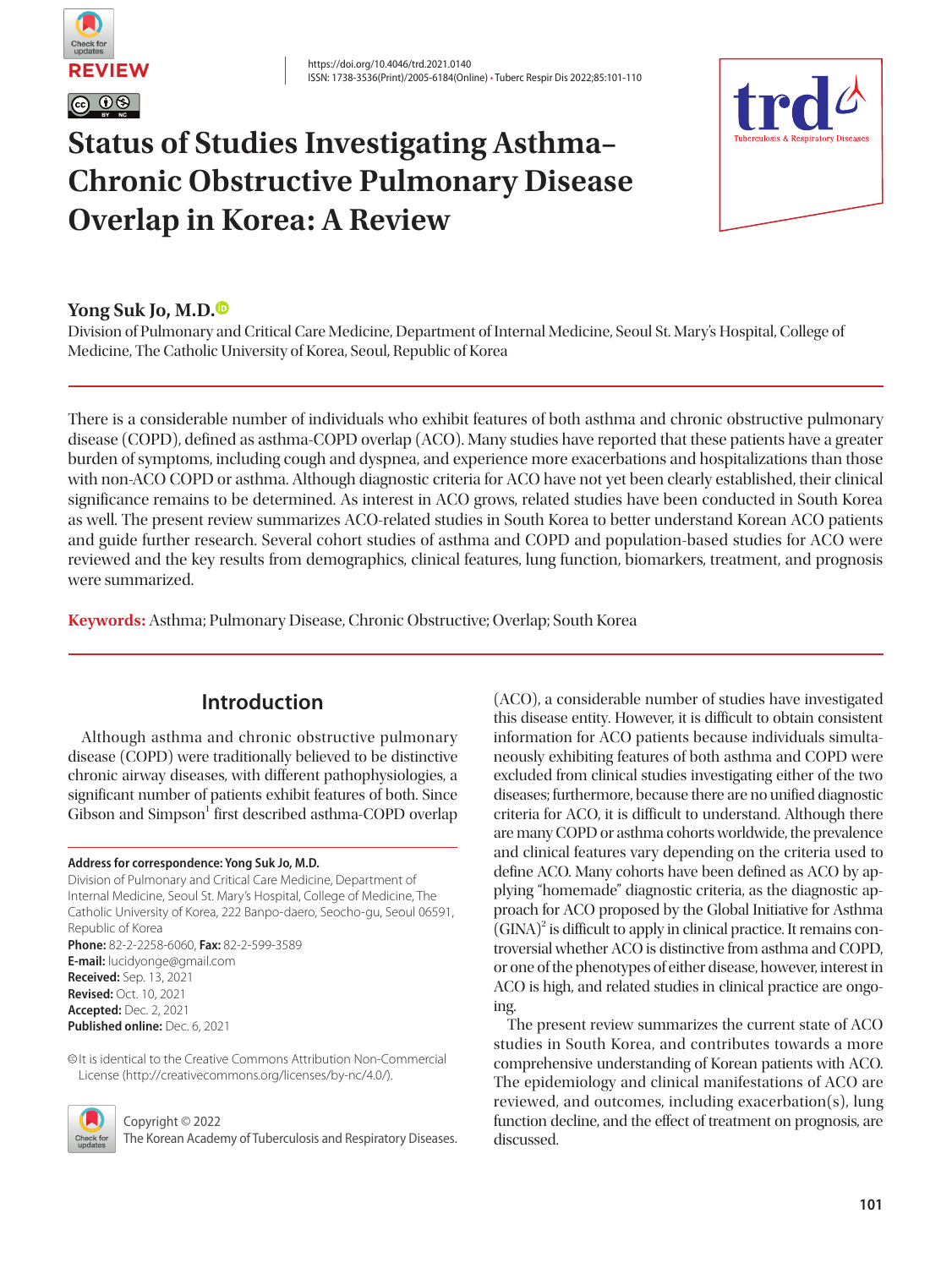

# **Epidemiology of ACO**

There are asthma and COPD cohorts in Korea; however, the prevalence of ACO varies according to the criteria adapted to each cohort (Table 1). In two asthma cohorts exhibiting bronchodilator response (BDR) or airway hyper-responsiveness (AHR) positivity, ACO was defined as concomitant fixed airflow obstruction (post-bronchodilator forced expiratory volume in 1 second  $[FEV<sub>1</sub>]/forced$  vital capacity  $[FVC]$  ratio <0.7) for 3 months from baseline. These studies identified 97 of 256  $(38\%)^3$  and 228 of 959  $(23.8\%)^4$  patients with ACO. In the Korean Severe Asthma Registry (KoSAR), ACO was diagnosed through a questionnaire administered to attending specialists comprising allergy or pulmonary physicians, with 114 of 482  $(23.7%)$  patients classified as ACO<sup>5</sup>. Individuals with ACO were predominantly male, and prevalence tended to increase with advancing age. This study also investigated the main factors that affected the diagnosis of ACO, with three clinical features being particularly relevant: history of smoking, fixed airflow limitation, and BDR positivity at any time. The most influential factors contributing to ACO diagnosis were smoking history (76%), fixed airflow limitation (55%), and BDR positivity  $(41\%)$ .

A single-center study that included 2,933 COPD patients with suspected ACO according to the GINA document, identified 767 patients (26.2%) with ACO<sup>6</sup>. A COPD cohort study from three hospitals defined ACO according to suggestions from four different sources— modified Spanish<sup>7</sup>, American Thoracic Society (ATS) roundtable<sup>8</sup>, PLATINO (a Spanish acronym for the Latin American Project for Research in Pulmonary Obstruction)<sup>9</sup>, and 2017 updated GINA/Global Initiative for COPD (GOLD) recommendations. It was reported that 31.3%, 11.9%, 48.3%, and 46.1% of COPD patients, respectively, were diagnosed with ACO<sup>10</sup>. Cluster analysis using six variables (age, body mass index [BMI],  $FEV<sub>1</sub>$  % predicted, self-reported wheezing, smoking status, and pack-years [PYs] smoking) in the Korean National Health and Nutrition Examination Survey (KNHANES) database included patients with airflow limitation and  $FEV_1 \geq 60\%$ <sup>11</sup>. Of the 2140 subjects, the asthma-predominant overlap was 893 (42%), and the COPDpredominant overlap was 586 (27%). The Korean COPD subgroup study (KOCOSS) is a prospective cohort study of patients with COPD from 48 referral hospitals in the Republic of Korea. Out of the 1,504 COPD patients, ACO was diagnosed

#### **Table 1. Prevalence of ACO**

| <b>Citation</b>           | No. of patients               | <b>ACO</b> definition                                                                                                                                                                                                 | Prevalence of ACO, n (%)                                                             |
|---------------------------|-------------------------------|-----------------------------------------------------------------------------------------------------------------------------------------------------------------------------------------------------------------------|--------------------------------------------------------------------------------------|
| Lee et al. $(2014)^3$     | 256 Asthma patients           | BDR > 200 mL and 12% or positive provocation test* and<br>post-BD $FEV1/FVC < 0.70$                                                                                                                                   | 97(38)                                                                               |
| Park et al. $(2019)^4$    | 959 Asthma patients           | BDR > 200 mL and 12% or positive provocation test* and<br>post-BD $FEV_1/FVC < 0.70$                                                                                                                                  | 228(23.8)                                                                            |
| Lee et al. $(2021)^5$     | 482 Severe asthma<br>patients | Specialist-diagnosed asthma-COPD overlap                                                                                                                                                                              | 114(23.7)                                                                            |
| Kim et al. $(2015)^6$     | 2,933 COPD patients           | Post-BD FEV <sub>1</sub> /FVC <0.7 and asthma was diagnosed<br>according to the GINA definition                                                                                                                       | 767(26.2)                                                                            |
| Park et al. $(2017)^{12}$ | 1,504 COPD patients           | Post-BD $FEV_1/FVC$ <0.7 and BDR >200 mL and 200 mL                                                                                                                                                                   | 223(14.8)                                                                            |
| Jo et al. $(2017)^{10}$   | 301 COPD patients             | Modified Spanish criteria (7)<br>ATS Roundtable criteria (8)<br>PLATINO criteria (9)<br>GINA/GOLD criteria (2017 updated)                                                                                             | 91/291(31.3)<br>5/42(11.9)<br>140/290(48.3)<br>42/91(46.1)                           |
| Jo et al. $(2020)^{13}$   | 1,067 COPD patients           | Modified Spanish criteria (7)<br>ATS Roundtable criteria (8)<br>GINA/GOLD criteria (2019 updated)<br>Updated Spanish (13)                                                                                             | 171/992 (16.0)<br>32/873(3.0)<br>138/1067 (12.9)<br>221/730 (20.7)                   |
| Lee et al. $(2017)^{11}$  | 2,140 of KNHANES<br>database  | $FEV1 \ge 60\%$ of predicted and $FEV1/FVC < 0.7$<br>Clustering analysis using 6 key input variables: age, BMI,<br>FEV <sub>1</sub> % predicted, self-reported wheezing, smoking<br>status, and pack-years of smoking | 893 Asthmatic-predominant<br>overlap (42%),<br>586 COPD-predominant<br>overlap (27%) |

\*Positive methacholine results were defined as the provocative concentration of methacholine required to decrease FEV1 (PC20) by 20% less than or equal to 16 mg/mL<sup>14</sup> and Positive mannitol results were defined as  $PD_{15}$  less than or equal to 635 mg<sup>15</sup>.

ACO: asthma-chronic obstructive pulmonary disease overlap; BDR: bronchodilator response; BD: bronchodilator; FEV<sub>1</sub>: forced expiratory volume in 1 second; FVC: forced vital capacity; COPD: chronic obstructive pulmonary disease; GINA: Global Initiative for Asthma; ATS: American Thoracic Society; PLATINO: Spanish acronym for the Latin American Project for Research in Pulmonary Obstruction; GOLD: Global Initiative for COPD; KNHANES: Korean National Health, and Nutrition Examination Survey; BMI: body mass index.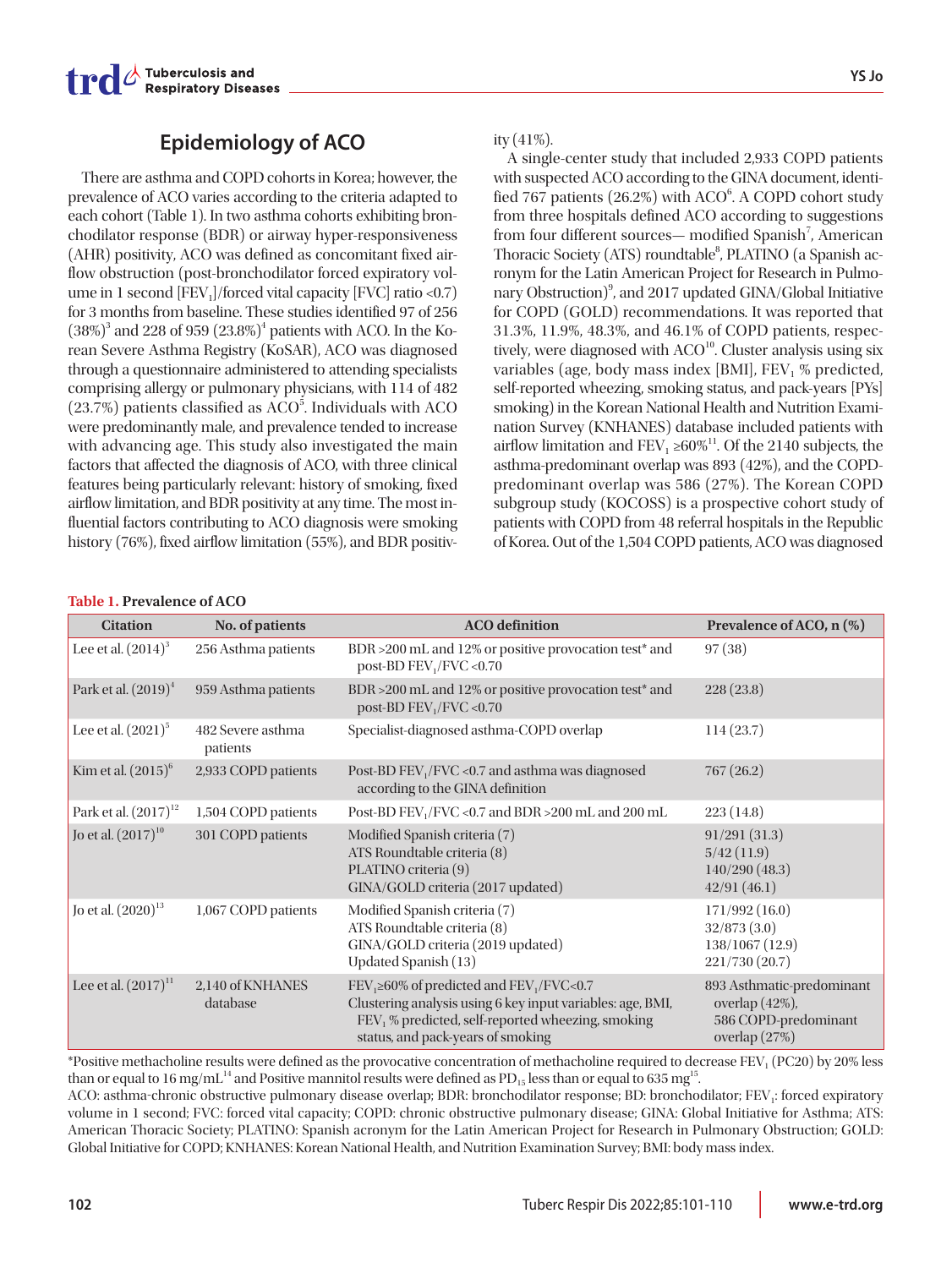Tuberculosis and  $\prod$ 

in 223 (14.8%) according to BDR positivity alone<sup>12</sup>; however, when five different diagnostic criteria were applied, ACO was diagnosed in 138 out of the 1,067 patients (12.9%) according to GINA/GOLD, 32 out of 873 (3.0%) according to the ATS roundtable, 171 out of 992 (16.0%) according to the modified Spanish, and 221 out of 730 (20.7%) according to the updated Spanish criteria<sup>13,16</sup>.

# **Clinical Characteristics of ACO**

The recently updated GINA guideline states that there is broad agreement for ACO that those patients have a greater burden of symptoms and poor quality of life (QoL), experience frequent exacerbations, have a more rapid decline in lung function, use healthcare resources more, and have higher mortality compared to those with asthma or COPD alone<sup>2</sup>. In recent years, several studies have investigated ACO in South Korea, and the clinical features reported varied according to the definition of ACO and across cohorts.

In two asthma cohorts<sup>3,4</sup>, ACO patients were older, more often male, and more often former smokers than those with asthma alone. The KoSAR cohort also reported that ACO patients were older, predominantly male, and more often smokers than patients with severe asthma. However, there was no significant difference in QoL between patients with severe asthma and those with ACO<sup>5</sup>.

Across studies involving COPD cohorts, the clinical features of ACO and COPD alone were reported slightly differently. Some studies reported that ACO patients were older and more often male and smokers than those with COPD alone<sup>11,12</sup>. In contrast, others reported that ACO patients were less male predominant with less smoking than patients with  $COPD$  alone<sup>6,13</sup>. Several studies have reported that ACO patients have a poorer QoL status than those with COPD or asthma alone, according to indexes of QoL measurement tools for asthma or COPD<sup>10,12,17,18</sup>.

Regarding exacerbation history within one year before enrollment, several COPD cohort studies have reported that ACO patients experienced more moderate or severe exacerbation(s) compared with COPD alone<sup>10,13,19</sup>. Similarly, patients with ACO experienced more exacerbations, required steroid burst therapy, emergency room visits, or hospitalization than those with severe asthma<sup>5</sup>. However, some studies reported no differences in exacerbation between patients with  $ACO$  and those with  $COPD<sup>20,21</sup>$ . Moreover, one study reported fewer previous exacerbation events in patients with ACO than in those with COPD alone, although the difference was not statistically significant $12$ .

# **Lung Function**

Two asthma studies reported lower  $FEV<sub>1</sub>$  and  $FEV<sub>1</sub>/FVC$  ratios in patients with ACO than in those with asthma<sup>3,4</sup>. Moreover, ACO patients exhibited a low provocation concentration causing a 20% fall in FEV<sub>1</sub> (PC<sub>20</sub>) or provocation dose causing a 15% decrease in  $FEV<sub>1</sub>$  (PD<sub>15</sub>) compared with asthmatic patients. One asthma study measured lung volume and revealed that ACO patients have higher functional residual capacity and residual volume than asthmatic patients<sup>3</sup>. In the Cohort for Reality and Evolution of Adult Asthma in Korea (COREA) cohort study, there was higher BDR positivity in patients with ACO than in those with asthma<sup>4</sup>. Specialist-diagnosed ACO patients in the KoSAR cohort had lower FEV<sub>1</sub>, FVC, and FEV<sub>1</sub>/FVC ratios than patients with severe asthma; however, fractional exhaled nitric oxide values were similar in the two groups<sup>5</sup>.

Among studies of COPD cohorts, contradictory results regarding lung function measurements have been reported. Some studies reported that those with ACO exhibited lower  $FEV<sub>1</sub> FVC$ , and a lower  $FEV<sub>1</sub>/FVC$  ratio<sup>6,17</sup>, while others reported that, those with ACO had higher  $FEV<sub>1</sub>$ , higher  $FVC$ , and higher  $FEV_1/FVC$  ratio than those with COPD alone<sup>10,13,22</sup>. However, more BDR positivity has been consistently observed in patients with ACO than in those with COPD across stud $i$ es $^{\tilde{6},10,13,22}$ 

## **Comorbid Conditions of ACO**

ACO studies using a nationally representative database including the National Health Insurance (NHI) and the KNHANES defined ACO according to the International Classification of Diseases, 10th revision (ICD-10) codes for COPD and asthma. The studies reported that ACO patients often exhibit ischemic heart disease, diabetes mellitus, hypertension, psychiatric disorders (e.g., depression and anxiety), and osteoporosis more frequently than those with COPD alone<sup>19,20</sup>. Other studies using the KNHANES database defined ACO based on the history of asthma diagnosis or subjective wheezing. The studies also reported that individuals with ACO had a lower BMI that was accompanied by osteoporosis and sarcopenia as comorbid conditions, compared to those with COPD<sup>17,23,24</sup>. Among the KoSAR cohorts, individuals with ACO have less allergic rhinitis or chronic rhinosinusitis and aspirin intolerance, but more hypertension and a history of pulmonary tuberculosis compared with patients with severe asthma<sup>5</sup>. In contrast, ACO patients more often had a history of asthma, atopy, and allergic rhinitis as comorbid conditions than those with COPD alone in the KOCOSS cohort $^{13}$ .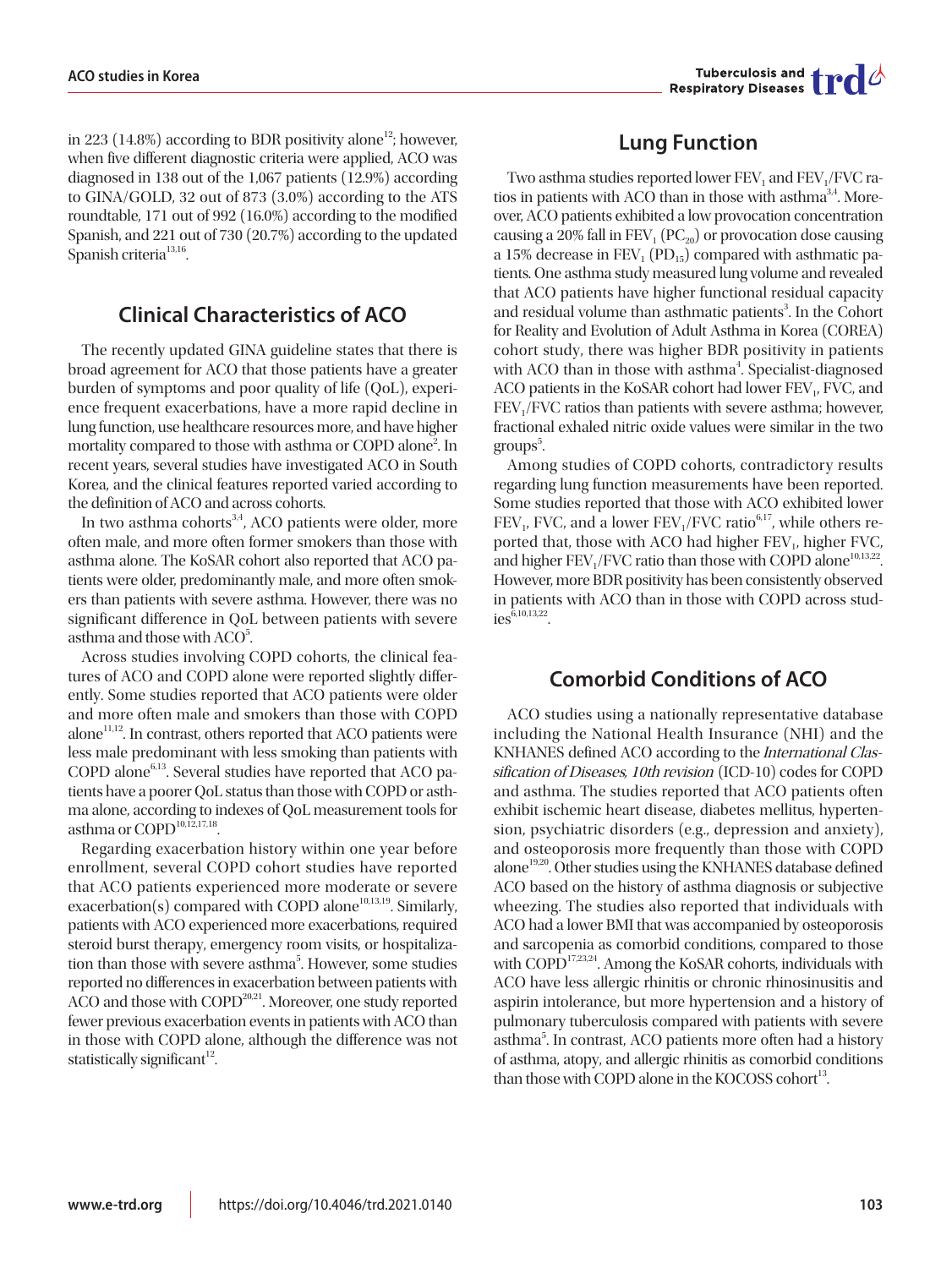

## **Biomarkers**

#### **1. Blood eosinophils**

Two studies involving cohorts with asthma defined ACO according to BDR or AHR positivity with fixed airflow limitation reported inconsistent results on blood eosinophil levels between those with asthma and ACO. Lee et al.<sup>3</sup> reported that ACO patients had lower blood eosinophil counts compared to those with asthma alone; however, Park et al.<sup>4</sup> reported no significant difference in blood eosinophil levels between the two groups. In the KoSAR cohort, patients with ACO had lower blood eosinophil levels but higher neutrophil counts than those with asthma alone, with no differences in the proportion of sputum eosinophils between the groups<sup>5</sup>.

Individuals with ACO in the two COPD cohorts exhibited higher blood eosinophil counts than those with COPD alone. In addition, total IgE levels were higher in patients with ACO than in those with COPD alone<sup>10,13</sup>.

## **2. Urine L-histidine and serum club cell secretory protein 16**

One small prospective cohort of patients with chronic airway disease, including patients aged ≥19 years in a stable state for >3 months, analyzed urinary L-histidine and serum club cell secretory protein 16 (CC-16) using liquid chromatography-mass spectrometry and metabolomic analysis, or enzyme-linked immunosorbent assay (ELISA). This cohort comprised 32 asthma, 38 COPD, and 37 ACO patients diagnosed based on the GesEPOC (the Spanish COPD guidelines) and GEMA (Spanish Guidelines for the Management of Asthma) algorithms<sup>25</sup>. Urinary L-histidine levels were higher in individuals with ACO than in those with asthma or COPD alone even when the ACO group was subdivided into smoking-related obstructive asthma (n=27) and COPD with highly positive BDR and/or blood eosinophilia (n=10), urinary L-histidine levels were higher in both groups than those with asthma or COPD<sup>26</sup>. In addition, serum CC-16 levels were lower in patients with ACO, especially in those with frequent exacerbations<sup>27</sup>. The authors suggested that urinary L-histidine and serum CC-16 are potential biomarkers for ACO, regardless of the diversity of diagnostic criteria used or discrimination of frequent exacerbators.

#### **3. Neutrophil gelatinase-associated lipocalin**

Of the 137 patients from the COPD in the Dusty Areas (CODA) cohort, 77 had ACO based on positive BDR or previous history of asthma, and plasma neutrophil gelatinaseassociated lipocalin (NGAL) levels were analyzed using ELISA. NGAL levels were higher in females with ACO (17.0±6.4 ng/mL vs. 11.1±4.5 ng/mL, p=0.01), and it demonstrated favorable pre-

dictive ability to discriminate ACO from non-ACO COPD (area under the receiver operating characteristic curve [AUROC], 0.79), which was similar to blood eosinophil level (AUROC,  $(0.79)^{28}$ .

# **Genome-Wide Association Study in an Asthma Cohort**

Among the COREA cohort, genetic information was available for 1,433 patients comprising of those with ACO (n=77) and those with asthma (n=1,356). There were no significant single nucleotide polymorphisms that could discriminate ACO from asthma<sup>4</sup>. .

## **Imaging**

The Korean Obstructive Lung Disease (KOLD) study provides volumetric computed tomography (CT) scan measurements, and the emphysema index (EI), defined as the percentage of low attenuation area ≤950 Hounsfield units (HU), and airway thickening according to mean wall area (MWA; percentage of two segmental bronchi), were derived using inhouse software from the KOLD study<sup>29</sup>. Those with ACO  $(47)$ of 239 COPD patients) had a lower proportion of emphysema compared to those with COPD alone (17.1% vs. 22.1%, respectively;  $p=0.044$ <sup>22</sup>. The CODA study also provides volumetric CT scan measurements based on the KOLD study, and those with ACO in the CODA cohort (n=77) exhibited a lower EI (7.9% vs. 9.7%, p=0.06) compared to those with COPD alone; however, there was no difference in MWA  $(\%)^{28}$ .

Hwang et al.<sup>30</sup> assessed regional ventilation abnormalities in patients with ACO (n=21) and COPD (n=46) using xenonventilation dual-energy CT and quantified EI, airway wall thickness (Pi10), and mean ventilation values. There were three patterns: (1) peripheral wedge/diffuse defects, (2) diffuse heterogeneous defects, and (3) lobar/segmental/subsegmental defects. ACO was more common in pattern 1, and COPD was more common in patterns 2 and 3. The degree of peripheral lung ventilation was lower in the ACO group than in the non-ACO group (21.3 HU vs. 22.8 HU, p=0.045). On the other hand, the EI was lower in the ACO group (7.7% vs. 12.0%, p=0.070), and airway wall thickness was higher in those with ACO (5.0 mm vs. 4.7 mm, p=0.041). This study suggested that ventilation abnormalities are different in patients with ACO and COPD; thus, physiological changes in these two groups of patients may be assessed using imaging methods.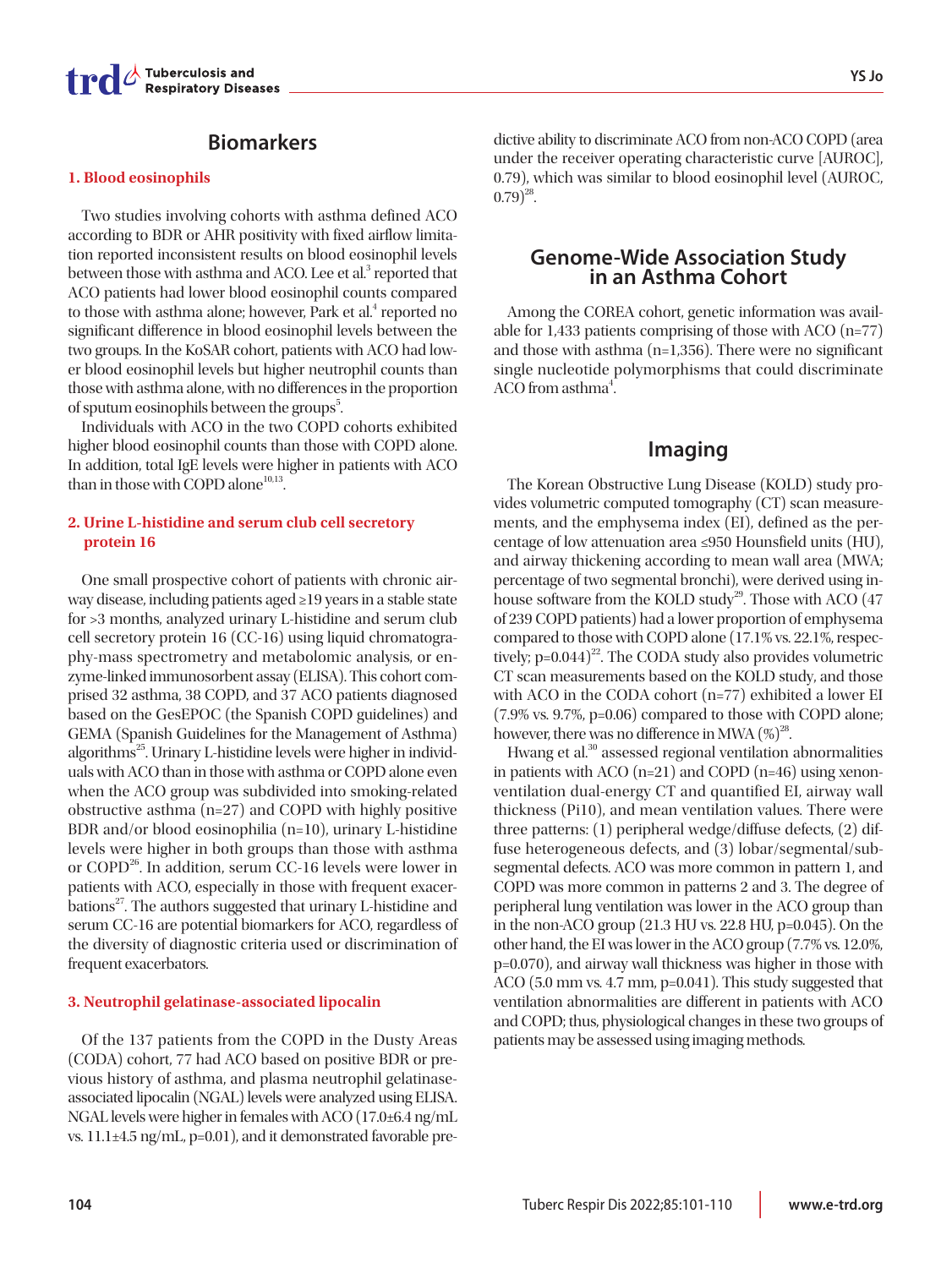# **Prognosis of ACO**

### **1. Changes in lung function**

The Canadian Cohort Obstructive Lung Disease (Can- $COLD)$  study reported faster  $FEV<sub>1</sub>$  decliners were more frequently observed in ACO<sup>31</sup> and GINA, and explained that there was broad agreement for more rapid lung function decline in ACO than in those with asthma or COPD alone2 . However, there was still insufficient evidence for a change in the lung function of ACO. In addition, several Korean ACO studies reported conflicting results on lung function change.

In the COREA cohort, which estimated the lung function changes after 1 and 3 years, the ACO group showed greater  $\mathrm{FEV}_1$  and FVC decline than the asthma group only<sup>4</sup>. In COPD studies, conflicting results were reported for changes in lung function in patients with ACO. Sin et al.<sup>8</sup> defined ACO based on the ATS roundtable criteria in the KOLD cohort. The  $FEV<sub>1</sub>$ changes between those with ACO (n=47) and COPD (n=192) for a median of 5.8-year follow-up were compared. The rate of FEV<sub>1</sub> change was  $-13.9$  mL/yr in those with ACO, and  $-29.3$ mL/yr in those with COPD; a favorable outcome was identified in terms of lung function decline in  $ACO<sup>22</sup>$ . Park et al.<sup>12</sup> also reported favorable  $FEV_1$  changes over a 3-year follow-up in patients with ACO according to the BDR positivity criteria in the KOCOSS cohort. However, another study of the KO-COSS cohort reported that ACO patients, defined according to four sets of diagnostic criteria, experienced greater  $FEV<sub>1</sub>$  decline than those with COPD in two distinct criteria for  $ACO^{32}$ .

## **2. Exacerbation risk**

The risk of exacerbation across the ACO studies is summarized in Table 2. Lee et al.<sup>33</sup> reported that concomitant self-reported physician-diagnosed asthma was an independent risk factor for severe exacerbation of COPD through the KNHANES database (adjusted odds ratio, 1.67). Several other studies also reported a higher future exacerbation risk in individuals with ACO than in those with asthma or COPD alone. In the COREA cohort, individuals with ACO experienced more exacerbations at 1 year (1.61 vs. 2.38, respectively; p<0.001) and 3 years (0.73 vs. 0.65, p=0.07) follow-up compared to those with asthma alone<sup>4</sup>. In COPD studies, ACO defined according to the GINA guideline reported a high rate of hospitalizations for those with  $ACO<sup>6</sup>$ , and  $ACO$  in the KO-COSS cohort, defined according to four sets of diagnostic criteria, experienced more exacerbations compared with COPD alone<sup>10</sup>. In the KNHANES database, self-reported wheezing and smoking history-based COPD-predominant ACO patients experienced more severe exacerbations compared to both normal and smokers (adjusted hazard ratio [HR], 1.79 and 2.11, respectively)<sup>17</sup>. Park et al.<sup>12</sup> reported a lower exacerbation risk in patients with ACO than in those with COPD

alone. This study used only the BDR positivity criterion to define ACO in the KOCOSS cohort. However, Jo et al.<sup>18</sup> reported no significant difference in the exacerbation risk between ACO and COPD alone in a later study analyzing the KOCOSS cohort, although the authors assessed the risk for exacerbation at the 6-month follow-up. Recently, Kim et al.<sup>34</sup> reported that asthma as a comorbid condition of COPD was associated with exacerbation in the NHI Service-National Sample Cohort (odds ratio, 1.57).

## **3. Mortality**

The long-term outcomes of ACO in terms of mortality have been investigated in both population-based and cohort studies, with conflicting results. Population-based studies have reported higher mortality in ACO patients<sup>35-37</sup>, but some cohort studies reported lower mortality in ACO patients $38-40$ . However, there are insufficient long-term data related to the mortality of ACO in Korea.

Lee et al. $41$  conducted a retrospective cohort study using the KNHANES database, and found that chronic corticosteroiddependent asthmatics aged 40 years of age or older had higher mortality when they had concomitant COPD than in those without COPD (9,955/100,000 person-years vs. 5,585/100,100 person-years, p<0.001 and adjusted HR, 1.29). Another retrospective, single-center study involving 2,933 COPD patients, among which 767 were ACO, reported that ACO patients had a significantly higher mortality rate than patients with COPD alone (54.9% vs. 45.1%, respectively;  $p<0.001$ <sup>6</sup>. In a recent population-based cohort study based on 3,127 ACO and 31,868 COPD patients followed up for 4 years, Lee et al.<sup>42</sup> reported that exposure to particulate matter  $(PM_{10})$  caused an increase in non-accidental mortality in all COPD patients, especially those diagnosed with ACO within the 1-, 3-, and 6-month follow-up periods. In addition, the adverse effects of PM<sub>10</sub> exposure were more prominent in females (HR, 1.153) and never smokers (HR, 1.151).

#### **4. Healthcare resource use and cost**

ACO defined by fulfilling both the ICD-10 codes for COPD and asthma<sup>19</sup>, or by COPD plus self-reported wheezing criteria43 through the NHI database, reported significantly higher medical costs and longer total length of healthcare resource use in both outpatient and inpatient services among ACO patients. Another population-based cohort study also reported significantly greater medical costs in patients with COPDpredominant  $ACO<sup>17</sup>$ .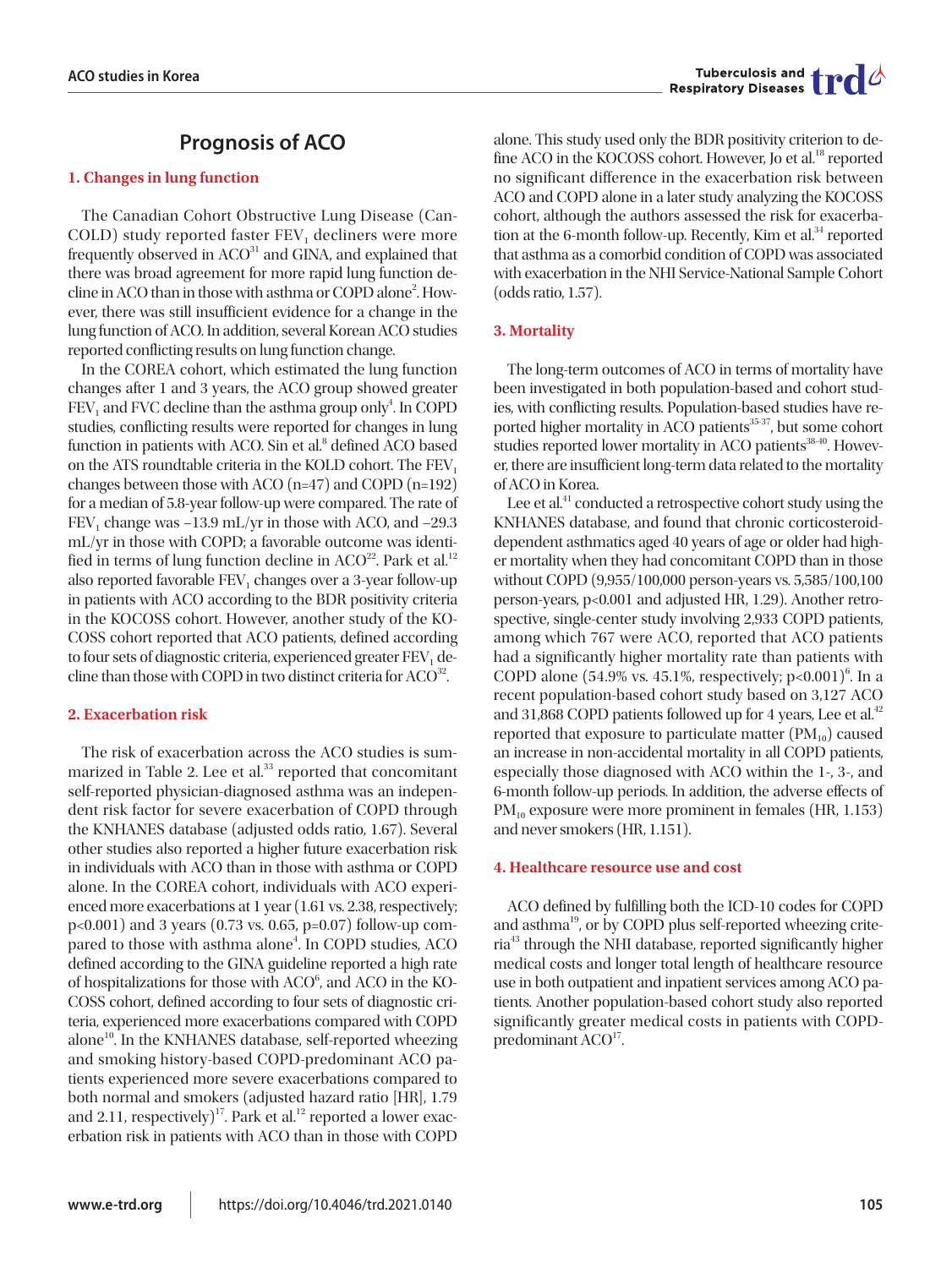|  |  |  |  |  | Table 2. The risk of exacerbation in ACO |  |  |
|--|--|--|--|--|------------------------------------------|--|--|
|--|--|--|--|--|------------------------------------------|--|--|

| <b>Citation</b>              | No. of patients                          | <b>Definition of ACO</b>                                                                                                                                                                                                                   | <b>Duration of</b><br>follow-up $(yr)$ | <b>Exacerbation risk statistics</b>                                                                                                                                                                                                                                                                              |
|------------------------------|------------------------------------------|--------------------------------------------------------------------------------------------------------------------------------------------------------------------------------------------------------------------------------------------|----------------------------------------|------------------------------------------------------------------------------------------------------------------------------------------------------------------------------------------------------------------------------------------------------------------------------------------------------------------|
| Kim et al.<br>$(2015)^6$     | 2,933 COPD<br>patients                   | Post-BD FEV <sub>1</sub> /FVC <0.7 and asthma was<br>diagnosed based on GINA definition                                                                                                                                                    | 10                                     | Hospitalization than COPD-only group<br>31.3% vs. 13.0%, p<0.001                                                                                                                                                                                                                                                 |
| Jo et al.<br>$(2017)^{10}$   | 301 COPD<br>patients                     | Modified Spanish criteria (7)<br>ATS Roundtable criteria (8)<br>PLATINO criteria (9)<br>GINA/GOLD criteria (2017 updated)                                                                                                                  | $\mathbf{1}$                           | Moderate to severe exacerbation compared<br>to non-ACO COPD<br>Adjusted HR (95% CI)<br>$1.97(1.14 - 3.41)$<br>$1.07(0.2 - 5.82)$<br>$1.35(0.81 - 2.25)$<br>$2.01(0.97-4.15)$                                                                                                                                     |
| Park et al.<br>$(2017)^{12}$ | 1,504 COPD<br>patients                   | Post-BD FEV <sub>1</sub> /FVC <0.7 and BDR >200<br>mL and 12%                                                                                                                                                                              | $\overline{2}$                         | Any AE required systemic corticosteroid,<br>antibiotics or both in pure COPD vs. ACO<br>After 1 yr: 20.9% vs. 18.0% (p=0.461)<br>After 2 yr: 19.7 vs. 14.3% (p=0.144)<br>Severe AE requiring hospitalization in pure<br>COPD vs. ACO<br>After 1 yr: 5.5 vs. 1.5% (p=0.030)<br>After 2 yr: 5.6 vs. 0.8% (p=0.015) |
| Kim et al.<br>$(2018)^{17}$  | $2,269$ of<br><b>KNHANES</b><br>database | $FEV1/FVC < 0.7$ and $FEV1 \ge 50\%$ and<br>self-reported wheezing $(W^+)^*$<br>Self-reported wheezing (W+) with/<br>without Smoking $(S+)^*$ ; W+S- and<br>W+S+ were asthma-predominant<br>ACO and COPD-predominant ACO,<br>respectively. | 6                                      | aHR 1.58 (95% CI, 0.95-2.63) and 2.11 (95%<br>CI, $1.43-3.10$ ) compared to the W-S- &<br>W-S+ group in COPD-predominant ACO<br>$(W + S + )$                                                                                                                                                                     |
| Song et al.<br>$(2018)^{21}$ | 1,383 COPD<br>patients                   | Modified Spanish (7)<br>ATS Roundtable (8)                                                                                                                                                                                                 | $\mathbf{1}$                           | Moderate to severe exacerbation compared<br>to non-ACO COPD<br>aHR 0.73 (95% 0.50-1.08) and 0.63 (95% CI,<br>$0.19 - 2.10$                                                                                                                                                                                       |
| Park et al.<br>$(2019)^4$    | 959 Asthma<br>patients                   | BDR >200 mL and 12% or positive<br>provocation test <sup>†</sup> and post-BD<br>FEV <sub>1</sub> /FVC < 0.70                                                                                                                               | 3                                      | Moderate to severe exacerbation compared<br>to asthma only<br>After 1 yr: 2.38 vs. 1.61, p<0.001<br>After 3 yr: 0.65 vs. 0.73, p=0.070                                                                                                                                                                           |

\*Smoking (S+) was defined a current or an ex-smoker who had smoked ≥100 cigarettes. † Positive methacholine results were defined as the provocative concentration of methacholine required to decrease FEV<sub>1</sub> (PC<sub>20</sub>) by 20% less than or equal to 16 mg/mL and Positive mannitol results were defined as  $PD_{15}$  less than or equal to 635 mg.

ACO: asthma-chronic obstructive pulmonary disease overlap; COPD: chronic obstructive pulmonary disease; BD: bronchodilator; FEV<sub>1</sub>: forced expiratory volume in 1 second; FVC: forced vital capacity; GINA: Global Initiative for Asthma; ATS: American Thoracic Society; PLA-TINO: Spanish acronym for the Latin American Project for Research in Pulmonary Obstruction; GOLD: Global Initiative for COPD; HR: hazard ratio; CI: confidence interval; BDR: bronchodilator response; AE: acute exacerbation; KNHANES: Korean National Health, and Nutrition Examination Survey; aHR: adjusted hazard ratio.

# **Treatment and Clinical Impact on Outcomes**

## **1. Treatment status of ACO in clinical practice**

There was no significant difference in inhaled corticosteroid (ICS)/long-acting beta-2 receptor agonist (LABA), leukotriene receptor antagonist (LTRA), and omalizumab (anti-IgE) prescription in ACO, despite the administration of the long-acting muscarinic receptor agonist (LAMA), xanthine. More systemic steroids were administered to those with ACO compared to those with severe asthma<sup>5</sup>. In contrast, more ICS-containing maintenance inhaler therapy was prescribed to patients with ACO than to those with COPD alone<sup>6,13,17,19,22</sup>. However, conflicting results were reported regarding the use of LAMA. A single COPD cohort study and a KNHANES database-derived study reported less LAMA use in ACO than in  $COPD<sup>6,11</sup>$ . However, another study of KNHANES that defined ACO according to subjective wheezing found that LAMA, LTRA, and even oral corticosteroids were more frequently prescribed to patients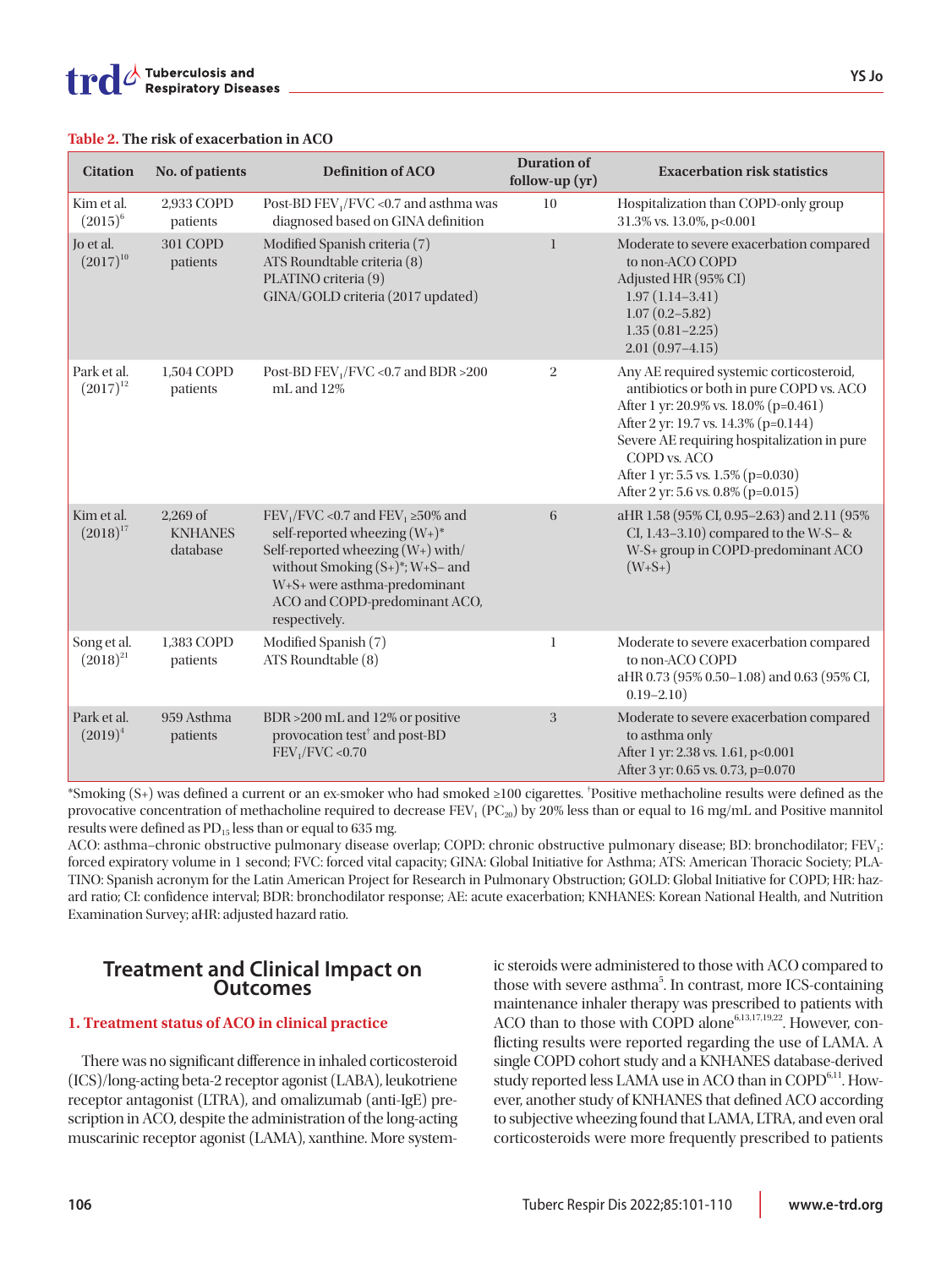with ACO than those with COPD alone<sup>17</sup>.

There were differences in the frequency of medications used, even among ACO patients in a single-center cohort, due to the heterogeneity of ACO itself<sup>44</sup>. Patients with ACO were subdivided into four groups according to their blood eosinophil count of 300 cells/mL and 10 PYs. ACO with fewer PYs tended to be female, and ICS/LABA and LTRA were the most frequently prescribed. However, ACO with more PYs smoking tended to be male and ICS/LABA was prescribed the most, but LAMA was also frequently used, and LTRA was less prescribed.

## **2. Effect of ICS treatment on lung function and future exacerbation**

Several studies have analyzed the effects of treatment on prognosis, including lung function and exacerbation, which are summarized in Table 3.

Lim et al.<sup>45</sup> analyzed the effect of ICS use on exacerbation and lung function changes in patients with ACO in a COPD cohort. In this study, ACO defined according to BDR or AHR positivity was divided into two groups: ACO with ICS treatment (n=90), and ACO without ICS treatment (n=35). As a result, ICS treatment had no beneficial effect on severe exacerbation (adjusted incidence rate ratio [IRR], 1.24 [95% confidence interval (CI),  $0.44-3.46$ ] and FEV<sub>1</sub> decline  $(-9.61 \text{ mL})$ 

| <b>Citation</b>              | <b>Study design</b>                    | <b>Definition of ACO</b>                                                                                                                                                        | <b>Treatment</b>                                                                                                                                                                                          | <b>Results</b>                                                                                                                                                                                                                                                                                                          |
|------------------------------|----------------------------------------|---------------------------------------------------------------------------------------------------------------------------------------------------------------------------------|-----------------------------------------------------------------------------------------------------------------------------------------------------------------------------------------------------------|-------------------------------------------------------------------------------------------------------------------------------------------------------------------------------------------------------------------------------------------------------------------------------------------------------------------------|
| Lim et al.<br>$(2014)^{45}$  | Retrospective<br>cohort study          | Smoking $PY \ge 10$ and post-<br>BD FEV <sub>1</sub> /FVC <0.7 and BDR<br>>200 mL and 12% or positive<br>provocation test*                                                      | ICS use $(n=90)$ vs. non-<br>ICS use (n=35) in ACO<br>patients                                                                                                                                            | FEV <sub>1</sub> decline: no significant differences<br>(9.61 mL/yr vs. 15.68 mL/yr in ICS vs. non-<br>ICS group, $p=0.598$ )<br>Exacerbation: no reduction in severe<br>exacerbation (adjusted incidence rate<br>ratio, 1.24; 95% CI, 0.44-3.46)<br>Time to death: no differences                                      |
| Lee et al.<br>$(2016)^{46}$  | Retrospective<br>cohort study          | Smoking PY > 10 and post-BD<br>$FEV1/FVC < 0.70$ and history<br>of asthma, and self-reported<br>wheezing within 1 year and<br>BDR > 200 mL and 12%                              | ICS/LABA on ACO (n=45)<br>vs. COPD $(n=107)$                                                                                                                                                              | FEV <sub>1</sub> decline: favorable in ACO (240.2 mL<br>vs. 124.6 mL in ACO vs. COPD, p=0.002)<br>Mild to moderate AFL: 223 mL vs. 84.6 mL,<br>$p=0.005$<br>More than severe AFL: 268.2 mL vs. 197.1<br>$mL$ , $p=0.209$<br>Exacerbation: no significant differences<br>$(15.0\% \text{ vs. } 12.2\%, \text{ p=0.719})$ |
| Jo et al.<br>$(2020)^{13}$   | Retrospective<br>cohort study          | GINA/GOLD guideline<br>ATS roundtable<br>Modified Spanish<br><b>Updated Spanish</b><br>Specialist's judgment                                                                    | ICS use vs. non-ICS use in<br><b>ACO</b><br>81 vs. 57 in GINA/GOLD<br>21 vs. 11 in ATS<br>74 vs. 97 in modified<br>Spanish<br>93 vs. 128 in updated<br>Spanish<br>152 vs. 112 in specialists'<br>decision | Exacerbation: reduced moderate to severe<br>exacerbation in ACO according to the<br>specialists' diagnoses and the GINA/<br><b>GOLD</b> criteria<br>Adjusted IRR, 0.34 (95% CI, 0.17-0.69) and<br>$0.61$ $(0.39-0.95)$ , respectively                                                                                   |
| Park et al.<br>$(2021)^{47}$ | Randomized,<br>noninferiority<br>trial | Post-BD $FEV_1/FVC$ <0.7 and<br>BDR > 200 mL and 12% or<br>positive provocation test*<br>Only ACO with $FEV_1 > 30\%$<br>and moderate to high dose<br>of ICS/LABA were enrolled | ICS/LABA (n=154) vs. ICS/<br>$LABA/LAMA$ (n=149) in<br><b>ACO</b> patients                                                                                                                                | Exacerbation: 18.8% (29/154) vs. 18.8%<br>(28/149) in ICS/LABA vs. ICS/LABA/<br>LAMA (HR, 1.1; 95% CI, 0.6-1.84)<br>FEV <sub>1</sub> change: 0.017 L vs. 0.108L, p=0.023 in<br>ICS/LABA vs. ICS/LABA/LAMA                                                                                                               |

**Table 3. Treatment and impact of outcome** 

\*Positive methacholine results were defined as the provocative concentration of methacholine required to decrease FEV<sub>1</sub> (PC<sub>20</sub>) by 20% less than or equal to 16 mg/mL and positive mannitol results were defined as  $PD_{15}$  less than or equal to 635 mg.

ACO: asthma-chronic obstructive pulmonary disease overlap; PY: pack-years; BD: bronchodilator; FEV<sub>1</sub>: forced expiratory volume in 1 second; FVC: forced vital capacity; BDR: bronchodilator response; ICS: inhaled corticosteroid; CI: confidence interval; LABA: long-acting β2 receptor agonist; COPD: chronic obstructive pulmonary disease; AFL: airflow limitation; GINA: Global Initiative for Asthma; GOLD: Global Initiative for COPD; ATS: American Thoracic Society; IRR: incident rate ratio; LAMA: long-acting muscarinic receptor agonist; HR: hazard ratio.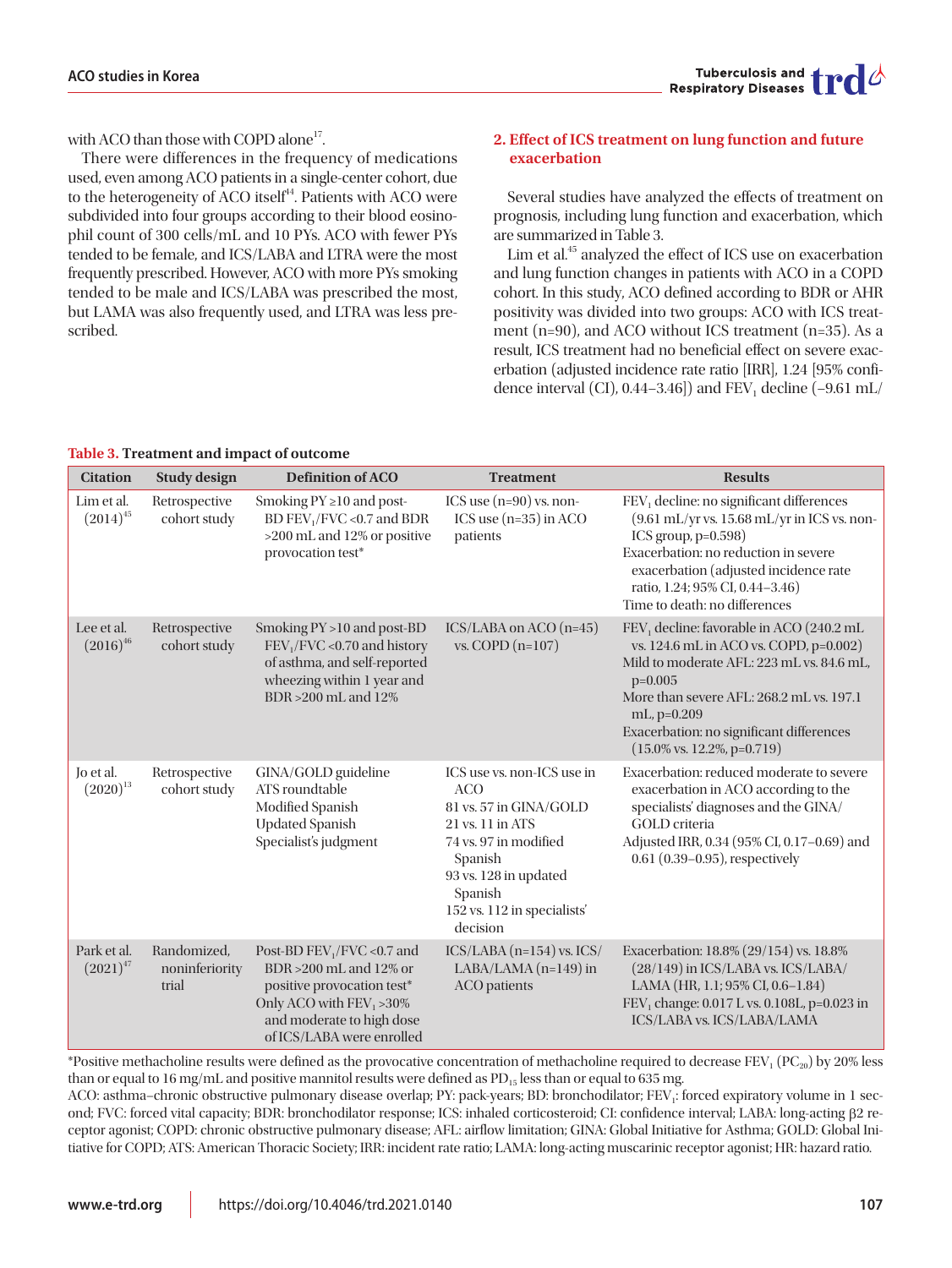yr vs. –15.68 mL/yr in the ICS vs. non-ICS treatment group, respectively;  $p=0.598$ ). However, Lee et al.<sup>46</sup> reported ICS/ LABA (fixed-dose 50 μg salmeterol/500 μg fluticasone or 9 μg formoterol/320 μg budesonide, twice daily) treatment for three months improved  $FEV<sub>1</sub>$  and FVC better in those with ACO compared to those with COPD alone ( $FEV<sub>1</sub>$ , 240.2 mL vs. 124.6 mL, p=0.002; FVC, 304.8 mL vs. 150.2 mL; p=0.030), and this beneficial effect was robust in the mild to moderate airflow limitation group.

Using five sets of diagnostic criteria in the KOCOSS cohort, ICS treatment decreased the risk of exacerbation in ACO for two sets of criteria (IRR, 0.55 and 0.69 in specialists' diagnosis and GINA/GOLD criteria; p<0.05 for both). The authors also suggested that, among COPD patients, the only factor associated with the reduction of exacerbation risk by ICS treatment was a high blood eosinophil count  $(\geq 300 \text{ cells/mL})^{13}$ .

#### **3. Effect of LAMA add-on to ICS/LABA on prognosis**

Recently, a multicenter randomized trial of 303 ACO patients who defined ACO as positive BDR or AHR and  $FEV<sub>1</sub>/$ FVC <0.7 and whose  $FEV_1 > 30\%$  with moderate to high dose ICS/LABA treatment, was conducted. The times to first exacerbation between ACO with ICS/LABA (n=154) and LAMA added to ICS/LABA (n=149) were analyzed<sup>47</sup>. There was no significant difference in exacerbation events (HR, 1.1; 95% CI, 0.66–1.84); however,  $FEV<sub>1</sub>$  and FVC improved significantly in the LAMA add-on group  $(0.017 \text{ L} \text{ vs. } 0.108 \text{ L} \text{ for FEV}_1$  and  $-0.004$  L vs.  $0.125$  L for FVC; p<0.05 for both).

## **Conclusion**

In conclusion, despite the lack of consensus regarding the definition and recognition of ACO as a distinct disease entity with a distinct pathophysiological background, many Korean physicians have devoted attention to ACO. This may be due to the need for appropriate therapy for patients because the clinical features and prognosis of ACO are somewhat different from those of asthma and COPD. In South Korea, ACO research has been conducted in various fields and has shown similar characteristics to the previously known group of ACO patients. This is important because an appropriate identification of patients with ACO may allow better-targeted therapy, and could improve the clinical course. For prognoses, such as lung function changes and the effect of therapies, additional research using long-term data and consistent criteria for patient classification will be needed.

# **Conflicts of Interest**

No potential conflict of interest relevant to this article was

reported.

## **Funding**

No funding to declare.

## **References**

- 1. Gibson PG, Simpson JL. The overlap syndrome of asthma and COPD: what are its features and how important is it? Thorax 2009;64:728-35.
- 2. Global Initiative for Asthma. Global strategy for asthma management and prevention: 2021 upeate [Internet]. Fontana: Global Initiative for Asthma; 2021 [cited 2021 Mar 15]. Available from: http://www.ginasthma.org.
- 3. Lee HY, Kang JY, Yoon HK, Lee SY, Kwon SS, Kim YK, et al. Clinical characteristics of asthma combined with COPD feature. Yonsei Med J 2014;55:980-6.
- 4. Park SY, Jung H, Kim JH, Seo B, Kwon OY, Choi S, et al. Longitudinal analysis to better characterize Asthma-COPD overlap syndrome: findings from an adult asthma cohort in Korea (COREA). Clin Exp Allergy 2019;49:603-14.
- 5. Lee H, Kim SH, Kim BK, Lee Y, Lee HY, Ban GY, et al. Characteristics of specialist-diagnosed asthma-COPD overlap in severe asthma: observations from the Korean Severe Asthma Registry (KoSAR). Allergy 2021;76:223-32.
- 6. Kim MA, Noh CS, Chang YJ, Hong YK, Lee JS, Lee SW, et al. Asthma and COPD overlap syndrome is associated with increased risk of hospitalisation. Int J Tuberc Lung Dis 2015;19:864-9.
- 7. Cosio BG, Soriano JB, Lopez-Campos JL, Calle-Rubio M, Soler-Cataluna JJ, de-Torres JP, et al. Defining the asthma-COPD overlap syndrome in a COPD cohort. Chest 2016;149:45-52.
- 8. Sin DD, Miravitlles M, Mannino DM, Soriano JB, Price D, Celli BR, et al. What is asthma-COPD overlap syndrome? Towards a consensus definition from a round table discussion. Eur Respir J 2016;48:664-73.
- 9. Menezes AM, Montes de Oca M, Perez-Padilla R, Nadeau G, Wehrmeister FC, Lopez-Varela MV, et al. Increased risk of exacerbation and hospitalization in subjects with an overlap phenotype: COPD-asthma. Chest 2014;145:297-304.
- 10. Jo YS, Lee J, Yoon HI, Kim DK, Yoo CG, Lee CH. Different prevalence and clinical characteristics of asthma-chronic obstructive pulmonary disease overlap syndrome according to accepted criteria. Ann Allergy Asthma Immunol 2017;118: 696-703.
- 11. Lee JH, Rhee CK, Kim K, Kim JA, Kim SH, Yoo KH, et al. Identification of subtypes in subjects with mild-to-moderate airflow limitation and its clinical and socioeconomic implications. Int J Chron Obstruct Pulmon Dis 2017;12:1135-44.
- 12. Park HJ, Byun MK, Kim HJ, Ahn CM, Lee JH, Shin KC, et al.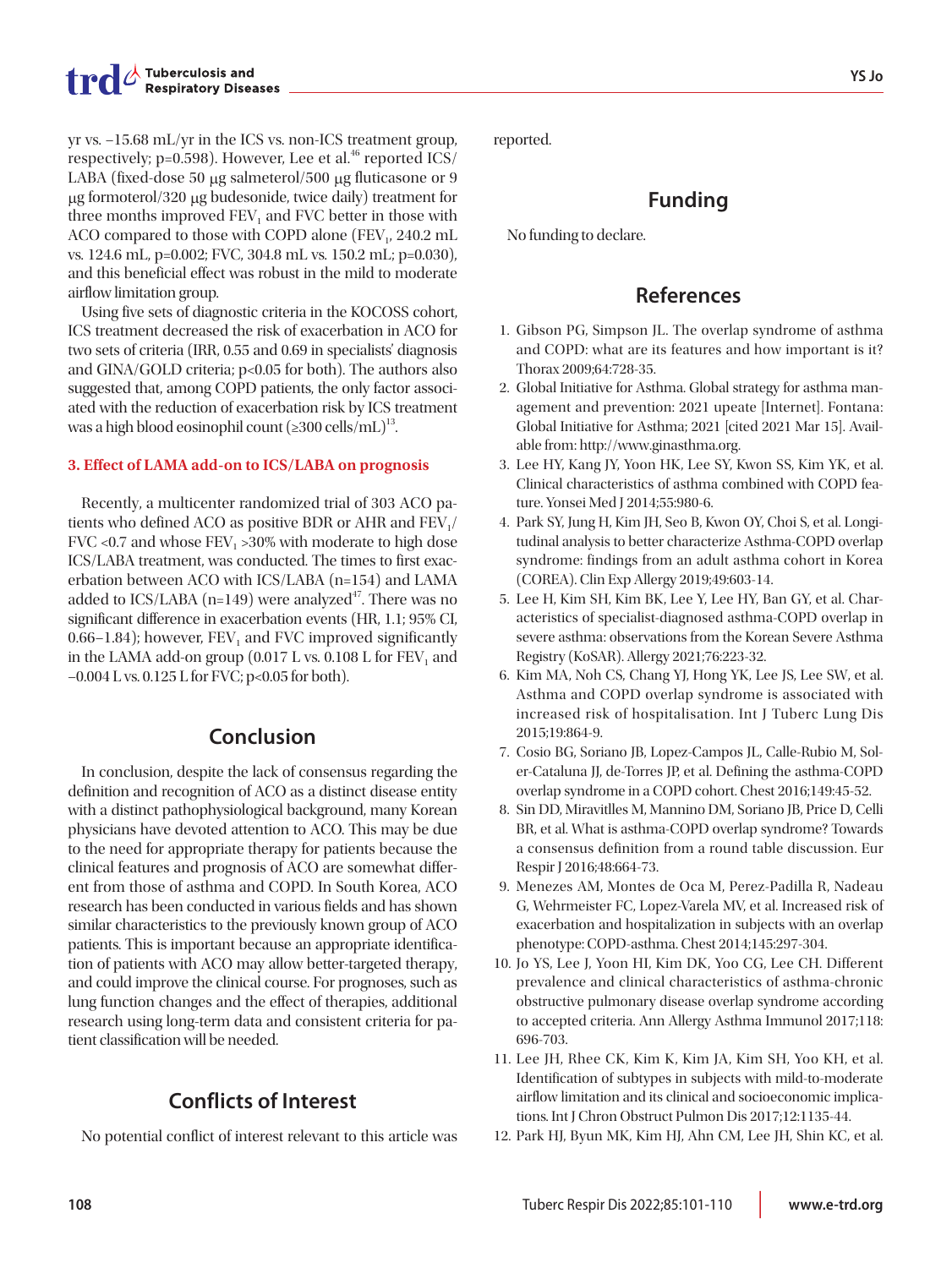Tuberculosis and  $\prod_{i=1}^{n}$ 

Asthma-COPD overlap shows favorable clinical outcomes compared to pure COPD in a Korean COPD cohort. Allergy Asthma Immunol Res 2017;9:431-7.

- 13. Jo YS, Hwang YI, Yoo KH, Kim TH, Lee MG, Lee SH, et al. Effect of inhaled corticosteroids on exacerbation of asthma-COPD overlap according to different diagnostic criteria. J Allergy Clin Immunol Pract 2020;8:1625-33.
- 14. Crapo RO, Casaburi R, Coates AL, Enright PL, Hankinson JL, Irvin CG, et al. Guidelines for methacholine and exercise challenge testing-1999. This official statement of the American Thoracic Society was adopted by the ATS Board of Directors, July 1999. Am J Respir Crit Care Med 2000;161:309-29.
- 15. Anderson SD, Charlton B, Weiler JM, Nichols S, Spector SL, Pearlman DS, et al. Comparison of mannitol and methacholine to predict exercise-induced bronchoconstriction and a clinical diagnosis of asthma. Respir Res 2009;10:4.
- 16. Plaza V, Alvarez F, Calle M, Casanova C, Cosio BG, Lopez-Vina A, et al. Consensus on the Asthma-COPD Overlap Syndrome (ACOS) between the Spanish COPD guidelines (GesEPOC) and the Spanish Guidelines on the Management of Asthma (GEMA). Arch Bronconeumol 2017;53:443-9.
- 17. Kim MH, Rhee CK, Kim K, Kim SH, Lee JY, Kim YH, et al. Heterogeneity of asthma and COPD overlap. Int J Chron Obstruct Pulmon Dis 2018;13:1251-60.
- 18. Jo YS, Hwang YI, Yoo KH, Kim TH, Lee MG, Lee SH, et al. Comparing the different diagnostic criteria of asthma-COPD overlap. Allergy 2019;74:186-9.
- 19. Rhee CK, Yoon HK, Yoo KH, Kim YS, Lee SW, Park YB, et al. Medical utilization and cost in patients with overlap syndrome of chronic obstructive pulmonary disease and asthma. COPD 2014;11:163-70.
- 20. Kang HR, Hong SH, Ha SY, Kim TB, Lee EK. Differences in the risk of mood disorders in patients with asthma-COPD overlap and in patients with COPD alone: a nationwide population-based retrospective cohort study in Korea. Respir Res 2019;20:80.
- 21. Song JH, Lee CH, Kim DK, Yoon H, Byun MK, Rhee CK, et al. Differences in prevalence of asthma-COPD overlap according to different criteria. Medicine (Baltimore) 2018;97:e12049.
- 22. Park HY, Lee SY, Kang D, Cho J, Lee H, Lim SY, et al. Favorable longitudinal change of lung function in patients with asthma-COPD overlap from a COPD cohort. Respir Res 2018;19:36.
- 23. Lee DW, Choi EY. A comparative study of bone mineral density among patients with obstructive lung diseases in Korea. Int J Tuberc Lung Dis 2015;19:1246-51.
- 24. Lee DW, Jin HJ, Shin KC, Chung JH, Lee HW, Lee KH. Presence of sarcopenia in asthma-COPD overlap syndrome may be a risk factor for decreased bone-mineral density, unlike asthma: Korean National Health and Nutrition Examination Survey (KNHANES) IV and V (2008-2011). Int J Chron Obstruct Pulmon Dis 2017;12:2355-62.
- 25. Miravitlles M, Alvarez-Gutierrez FJ, Calle M, Casanova C, Cosio BG, Lopez-Vina A, et al. Algorithm for identification

of asthma-COPD overlap: consensus between the Spanish COPD and asthma guidelines. Eur Respir J 2017;49:1700068.

- 26. Oh JY, Lee YS, Min KH, Hur GY, Lee SY, Kang KH, et al. Increased urinary l-histidine in patients with asthma-COPD overlap: a pilot study. Int J Chron Obstruct Pulmon Dis 2018; 13:1809-18.
- 27. Oh JY, Lee YS, Min KH, Hur GY, Lee SY, Kang KH, et al. Decreased serum club cell secretory protein in asthma and chronic obstructive pulmonary disease overlap: a pilot study. Int J Chron Obstruct Pulmon Dis 2018;13:3411-7.
- 28. Jo YS, Kwon SO, Kim J, Kim WJ. Neutrophil gelatinase-associated lipocalin as a complementary biomarker for the asthmachronic obstructive pulmonary disease overlap. J Thorac Dis 2018;10:5047-56.
- 29. Lee YK, Oh YM, Lee JH, Kim EK, Lee JH, Kim N, et al. Quantitative assessment of emphysema, air trapping, and airway thickening on computed tomography. Lung 2008;186:157-65.
- 30. Hwang HJ, Lee SM, Seo JB, Lee JS, Kim N, Lee SW, et al. Visual and quantitative assessments of regional xenon-ventilation using dual-energy CT in asthma-chronic obstructive pulmonary disease overlap syndrome: a comparison with chronic obstructive pulmonary disease. Korean J Radiol 2020;21: 1104-13.
- 31. Barrecheguren M, Pinto L, Mostafavi-Pour-Manshadi SM, Tan WC, Li PZ, Aaron SD, et al. Identification and definition of asthma-COPD overlap: The CanCOLD study. Respirology 2020;25:836-49.
- 32. Lim JU, Kim DK, Lee MG, Hwang YI, Shin KC, In KH, et al. Clinical characteristics and changes of clinical features in patients with asthma-COPD overlap in Korea according to different diagnostic criteria. Tuberc Respir Dis (Seoul) 2020; 83(Suppl 1):S34-S45.
- 33. Lee H, Rhee CK, Lee BJ, Choi DC, Kim JA, Kim SH, et al. Impacts of coexisting bronchial asthma on severe exacerbations in mild-to-moderate COPD: results from a national database. Int J Chron Obstruct Pulmon Dis 2016;11:775-83.
- 34. Kim Y, Kim YJ, Kang YM, Cho WK. Exploring the impact of number and type of comorbidities on the risk of severe COPD exacerbations in Korean population: a nationwide cohort study. BMC Pulm Med 2021;21:151.
- 35. Lange P, Colak Y, Ingebrigtsen TS, Vestbo J, Marott JL. Longterm prognosis of asthma, chronic obstructive pulmonary disease, and asthma-chronic obstructive pulmonary disease overlap in the Copenhagen City Heart study: a prospective population-based analysis. Lancet Respir Med 2016;4:454-62.
- 36. Kumbhare S, Strange C. Mortality in asthma-chronic obstructive pulmonary disease overlap in the United States. South Med J 2018;111:293-8.
- 37. Baarnes CB, Andersen ZJ, Tjonneland A, Ulrik CS. Incidence and long-term outcome of severe asthma-COPD overlap compared to asthma and COPD alone: a 35-year prospective study of 57,053 middle-aged adults. Int J Chron Obstruct Pulmon Dis 2017;12:571-9.